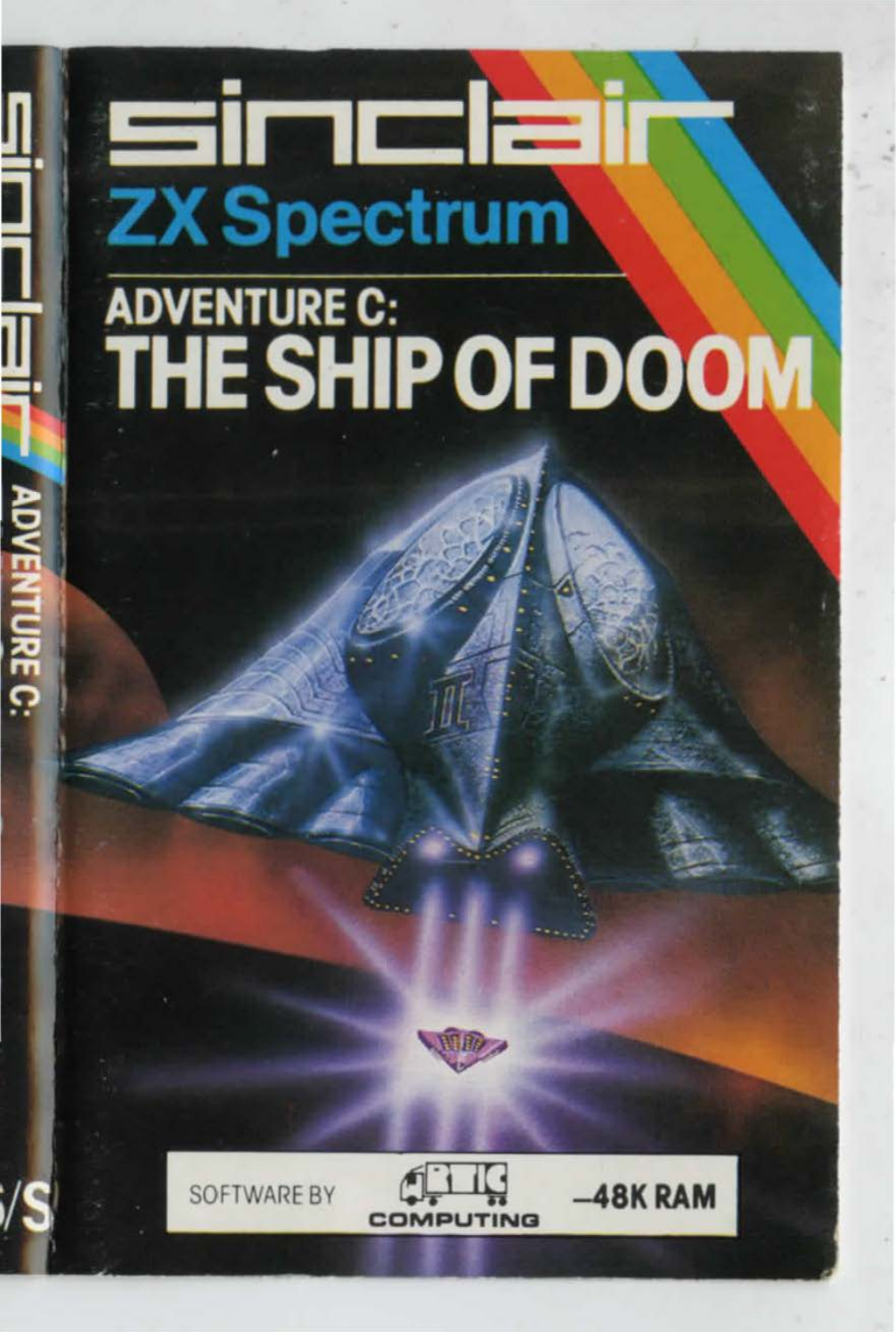## ADVENTURE C: THE SHIP OF DOOM

ADVENTURES are games in which you explore strange new worlds without leaving the comfort of your<br>home.<br>The Computer will act as your puppet and control your

senses. You instruct the computer with short phrases usually Verb Noun. If the computer does not understand then try to re-phase the command. When entering your command you may use the DELETE key to erase any letters. In each location you may find objects which you can manipulate and use in further locations to help your progress. The game is written in machine code. The programme is saved with the name 'ADVENT' but it is simpler to load by Load " " command

In Adventure 'C' while on a reconnaissance flight, your ship has been drawn by a Graviton Beam onto an Alten Cruiser. Fred. your pet android, informs you that the cruiser is on a Humanoid slave mission, its aim to seek out Humanoid planets from which samples are taken and their brains replaced by micro-chips.

Your aim is to free your ship by pressing the control button in the main computer room. Sounds easy. However, there are various hazards.

As this adventure is very large. the programme also has Cassette routines with which you can load and save a game at any stage to return to at a later date. To save the game. you QUIT the game The computer then asks, if you want to save the game. If you reply 'Y' the computer will display the READY CASSETTE Now start your cassette player on RECORD and hit any key. The game takes 2 seconds to save.

To play a previously stored game. When you run the programme you are asked if you wish to restore a previously stored game. If you answer 'Y' the computer again displays READY CASSETTE. You then cue up your tape: press play on your cassette and hit any key. The game will then continue from where you last left it.

GOODLUCKI © 1982ARTICCOMPUTING